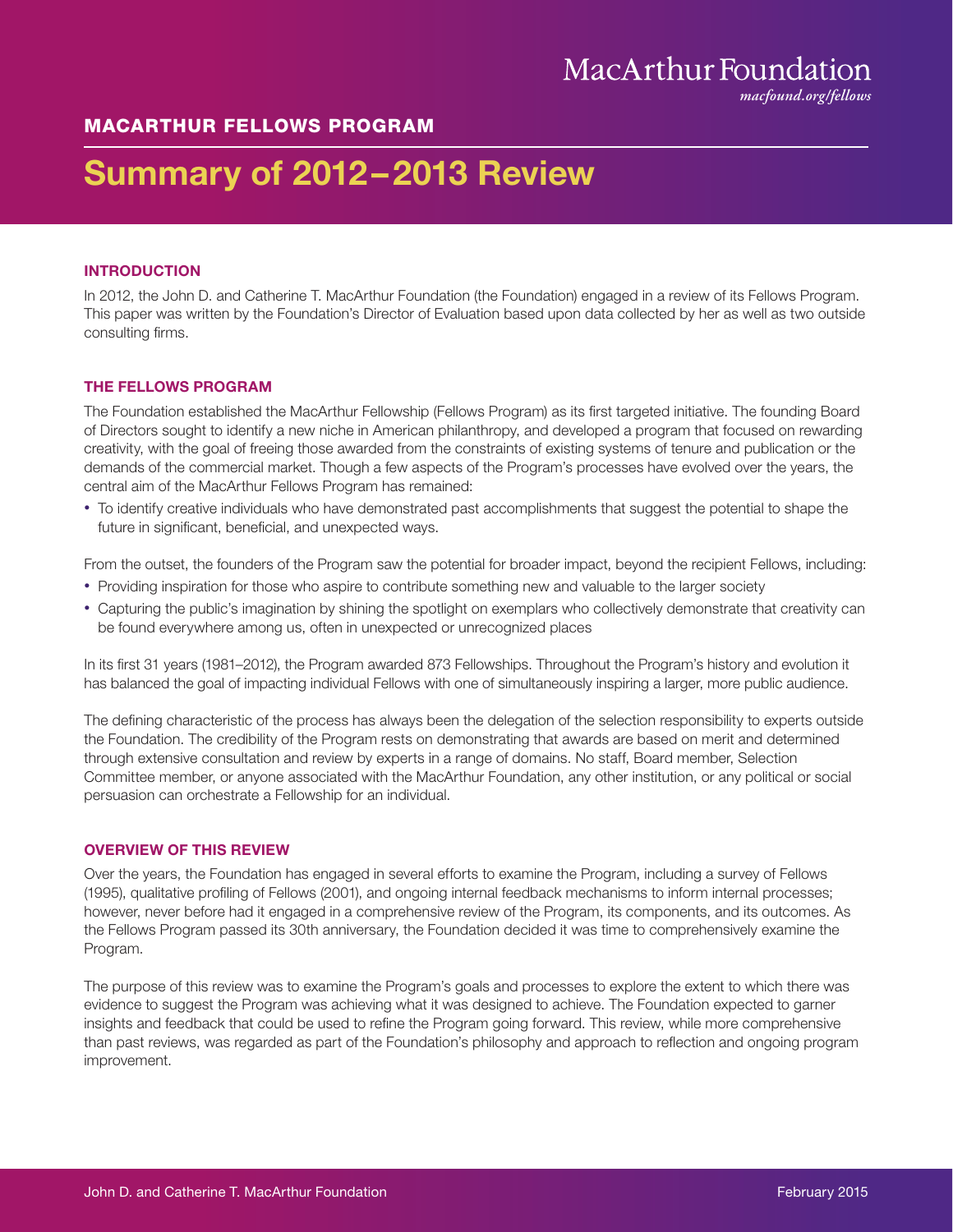The Foundation determined that a review with the following three priority approaches would be most useful:

- A survey of Fellows to assess the impact of the Fellows Program, as measured by its outcomes on Fellows (conducted by Icosystem)
- Polling to explore the results of the Fellows Program, in terms of benefits and broader impact for society or the general public (conducted by Harris Interactive)
- Internal interviews with past and current Presidents, Foundation Board members, Fellows Program Selection Committee members, Fellows Program staff, other Foundation staff, and Fellows Program nominators (conducted by the Foundation's director of evaluation)

## DATA COLLECTION AND RESPONSE RATES

Beginning in January 2012, internal interviews were conducted by the Foundation's Director of Evaluation. Two consulting firms were engaged to lead the survey of Fellows and the polling data collection components. All data were collected in Spring/ Summer of 2012.

Several approaches to evaluating the Program were considered.<sup>1</sup> Through a process of internal discussions with the Board, Foundation leadership, and Fellows Program leadership, we determined that a comprehensive review using mixed methods and input from a range of perspectives would be most helpful.

Below is a brief summary of the response rates to the various data collection methods used in this review.

|                                      | <b>Total Sample</b> | <b>Response</b>    | <b>Response Rate</b> |
|--------------------------------------|---------------------|--------------------|----------------------|
| <b>Survey of Fellows</b>             | 704                 | 300                | 43 percent           |
| <b>Polling: Engaged Public</b>       | 3.633               | 2.002 <sup>2</sup> | 55 percent           |
| Fellows' Peers <sup>3</sup> (online) | 183                 | 80                 | 44 percent           |
| Fellows' peers (by phone)            | 38                  | 25                 | 66 percent           |
| <b>Internal Interviews</b>           | 81 <sup>4</sup>     | 625                | 77 percent           |

What follows is a summary of the results from this review.

- 1 Assessing the impact of the Fellows Program in a quasi-experimental design was not possible in that there is no suitable control or comparison group against which to measure the Fellows. In addition, assessing the impact of the Fellows Program relative to other awards programs is challenging in that there are no "like" programs against which to benchmark the Fellows Program or assess its comparative impact.
- 2 To qualify to participate in the poll, respondents were required to meet the following criteria: 1. U.S. resident, age 18 or older; 2. follows at least two of the following closely: a. politics/public policy, b. cultural/social issues (for example, poverty or discrimination), c. science/technology, and d. fine arts/literature, 3. voted in the past four years or, if under age 23, intends to vote in the next national election; and, 4. does not work in the media or philanthropy. A total of 3,633 general public respondents entered the survey, out of which 2,002 (55 percent) met the qualifying criteria for inclusion in the survey.
- 3 Fellows' peers bring to the assessment a central perspective of those who are active in the domains where Fellows work and engage. Because of their role it is critical to understand their perceptions (and possible misperceptions) of the Fellows Program. The utilization of the professional lives of Fellows as a roadmap from which to identify their peers was undertaken to assure that those included in the review have been at least one degree of separation from a Fellow. Two five-year timeframes were selected (1994-1998 and 2005-2009) from which to draw the sample of respondents. A total of 239 MacArthur Fellowships were awarded during these years. Through the MacArthur website and other information provided by the MacArthur Foundation - as well as through third party sources - the professional path of each of these Fellows was documented and a sample of 702 peers were identified as prospective candidates for the interview process. Small batches of peers were invited to participate until 80 responses were achieved.
- 4 This sample of 81 individuals included all current Board members, all former Board members, the Foundation's current and past Presidents, a sample of half of the current and past Selection Committee members, all Fellows Program staff, the Foundation's Senior Group, a small sample of Foundation staff, and a small sample of nominators.
- 5 Internal interviews included 6 current and 11 former Board members, 2 former Foundation Presidents and current President, 4 current and 10 former Selection Committee members, 10 Fellows staff members, 13 current Foundation staff members, and 5 nominators.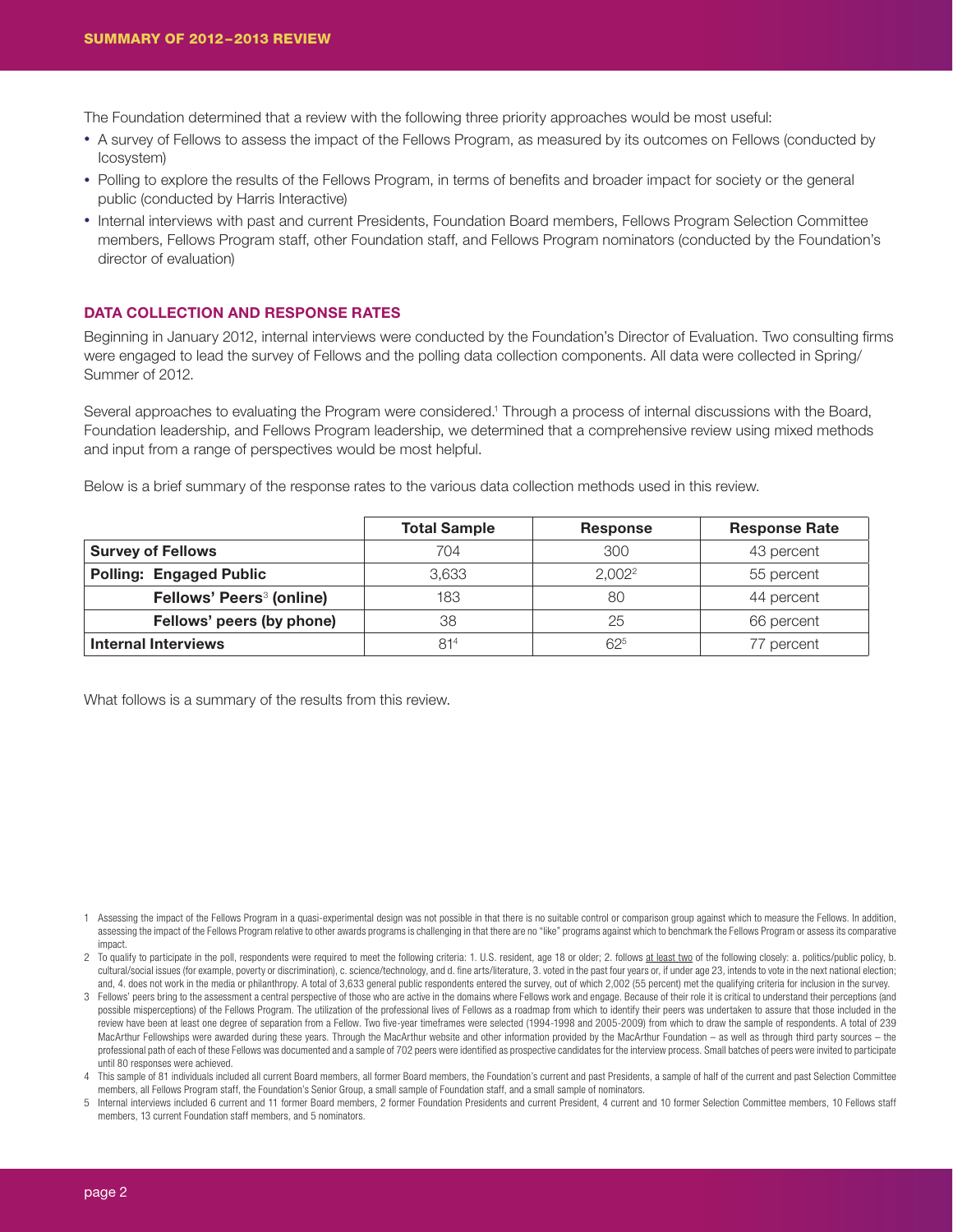## PROGRAM REVIEW AT A GLANCE

Overall, the Fellows Program is regarded as a highly functional and successful program of the Foundation. It is valued by Fellows. It has the *potential* to influence a field or discipline. And it is inspiring to many.

## The Fellows Program…

- Results in more positive impacts on Fellows than negative:
	- ~ 93 percent of Fellows report improved financial stability
	- ~ 88 percent of Fellows report increased opportunity to express creativity
	- ~ 88 percent of Fellows report advancement toward personal goals
	- ~ 85 percent of Fellows report improved sense of independence and motivation
- Is structured in a way that Fellows appreciate (no strings attached or reporting required for what is considered a sufficient monetary award and a public relations opportunity)
- Results in a negative impact for some Fellows (8 percent) in terms of time spent on personal activities or leisure time with their family
- Is familiar to the engaged public (43 percent)
- Generates feelings among the engaged public of:
	- ~ Admiration for the accomplishments of Fellows (24 percent of the engaged public)
	- ~ Inspiration, causing individuals pause, consider their work and contributions to society and to take action in the pursuit of new, more creative activities and ideas
- Is regarded as surrounded by secrecy
- Is based upon criteria that evoke the creative tension of the Program (i.e., is the Program about individual Fellows or broader societal impact?)
- Engages thousands of individuals and relies on a confidential, multistage selection process, making it difficult if not impossible to orchestrate a Fellowship for an individual
- Is lacking opportunities for Fellows to gather, to connect with one another or with the Foundation to develop a broader, stronger sense of community around the Fellowship Program

With this review completed and a new vice president directing the Program, refinements to the Program are being considered.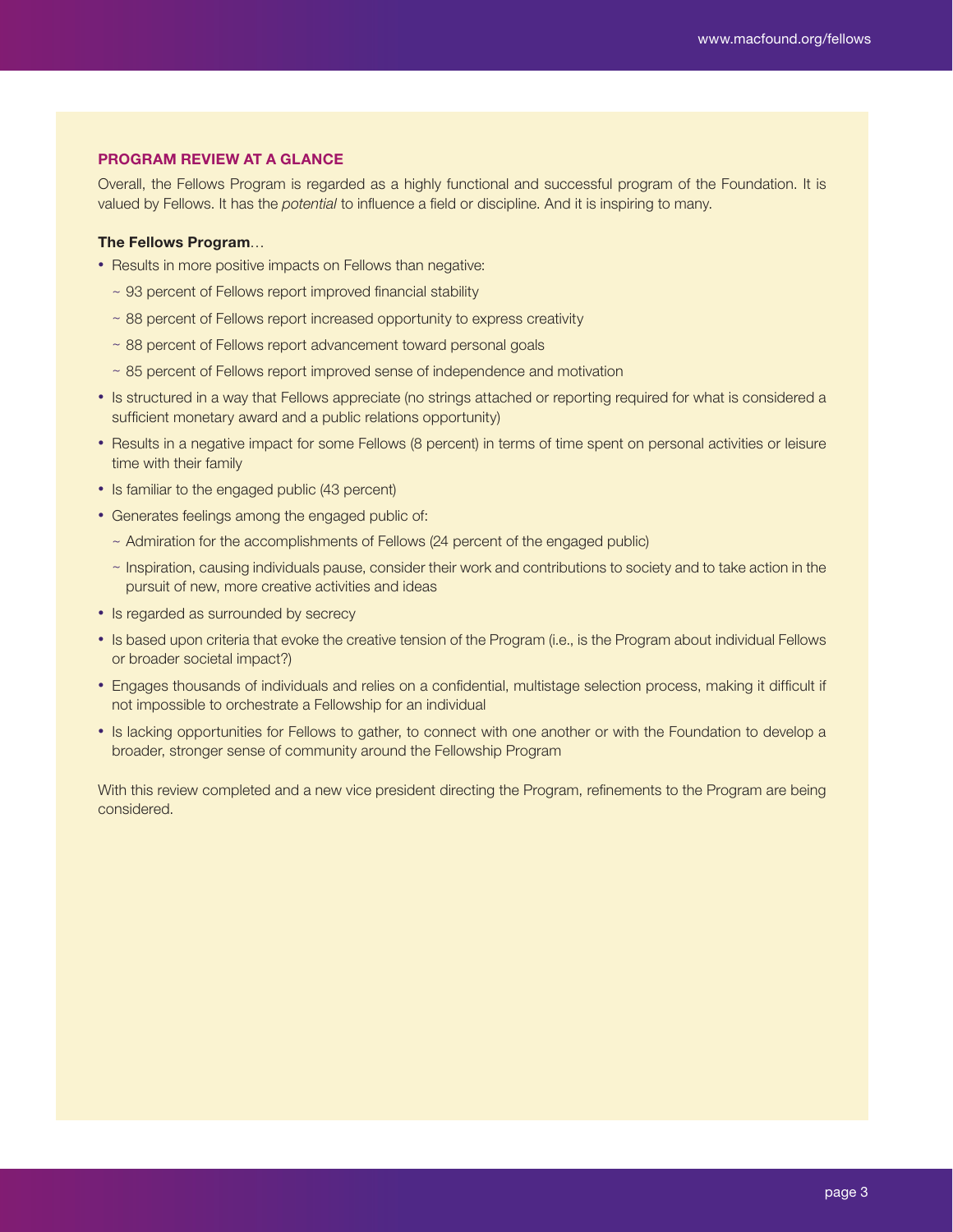## **FINDINGS**

#### Results on Fellows

Financial stability, opportunity to express creativity, advancement toward professional and personal goals, and a sense of independence were among the most recognized impacts of the Fellowship on Fellows. Further, Fellows and others credit the Fellowship with increasing the visibility and credibility of the Fellow and his/her work. Few negative impacts were reported and were minimal compared to the positive impacts. While the positive impact of the Fellowship is most tangible immediately after the award, Fellows report that the benefits persist well beyond the five-year term of the Fellowship.



FIGURE 1. FELLOWS' PERCEPTIONS OF THE IMPACT OF THE FELLOWSHIP

The assessment did not attempt to catalogue the post-award accomplishments of individual Fellows or to measure directly the impact of the Fellowship on a specific discipline. Fellows perceive the Fellowship as having the potential to draw attention to a Fellow's area of work, especially in smaller and nascent fields.

### Impact on the Public

Roughly half of the engaged public know of the Fellows Program. Among some of the engaged public, the Program generates feelings of admiration, causing individuals to pause and consider their work and contributions to society and inspiring a nontrivial segment of the population to take action in the pursuit of new, more creative activities and ideas. Specifically,

- 24 percent of the engaged public (representing 31 million people) say that they feel admiration for the accomplishments of the recipients.
- 15 percent of the engaged public (representing 19.4 million people) say that hearing about the accomplishments of a MacArthur Fellow has prompted them to search for more information about the Fellow and his or her accomplishments.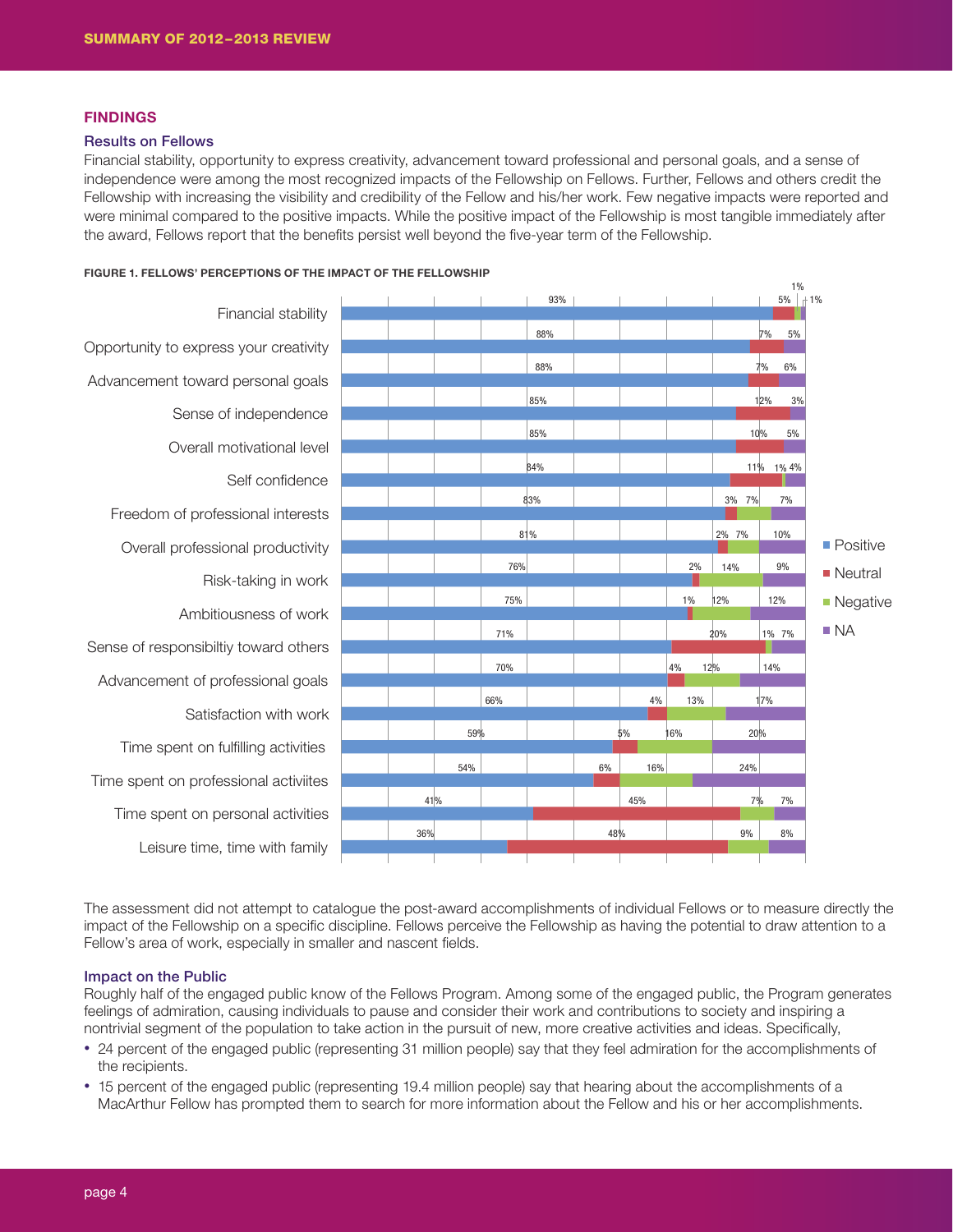- 10 percent of the engaged public (representing 12.9 million people) say it "inspires" them and that it makes them pause "and think about my work or contribution to society".
- And finally—reflecting the Program's impact at the most personal level—10 percent of the engaged public (representing 12.9 million people) say that hearing about a MacArthur Fellow has inspired them to pursue their own personal creative activities and ideas.

Fellows' peers regard Fellows first and foremost as creative and innovative. They see the Fellowship as distinctive because it prioritizes potential over achievement, compared with other prestigious awards. Simultaneously, they report admiration toward Fellows and their work; however, they are less likely than the engaged public to suggest that the Fellowship has inspired their own pursuit of creative ideas. Figure 2 illustrates the words most associated with Fellows by their peers (words displayed with larger images were more frequently noted).

#### FIGURE 2. PEERS' PERCEPTIONS OF FELLOWS



#### Program Governance

One finding of the review is that a notable proportion of internal stakeholders including Board members see the selection process as lacking transparency, in spite of the fact that information about the Program is publicly available on the website and represents a fairly straight-forward process.

The criteria for being awarded a Fellowship is difficult to describe and inclusive of a range of intangible variables. The award decision is the result of a layered review process, including both staff filtering of valid nominations and the Selection Committee deliberating over individual nominees. Among the considerations are: past achievement, future potential, ability to inspire, ability of the award to "enable" the Fellows, and the "uniqueness" of the Fellow's work.

Each year, Fellows are selected through a multi-stage, confidential process that relies on the expertise and judgment of external participants (nominators, evaluators and selectors). Nominators annually produce about 2,000 nominations for consideration. Fellows staff assess the timeliness and plausibility of each nomination, engage in due diligence research, and solicit external input from evaluators on the most promising. The Selection Committee, consisting of distinguished experts from a range of domains, reviews the dossiers of the strongest nominees and narrows the sample to the 22–25 individuals recommended for the Fellowship. The Foundation Board approves the final bouquet of Fellows. Once nominated, a nominee is never fully removed from consideration.

The process aims for extensive reach through external nominations, includes many checks and balances in its decision making before advancing a nominee (i.e., evaluators, staff due diligence, Selection Committee and Board review), and is based upon criteria that evoke the creative tensions of the Program (i.e., is the Program about individual Fellows or broader societal impact?).

That said, award decisions cannot be defined by, nor reduced to, these criteria. There are myriad intangible variables that come into play in the layered review process. The specific nomination, evaluation, and Selection Committee processes are all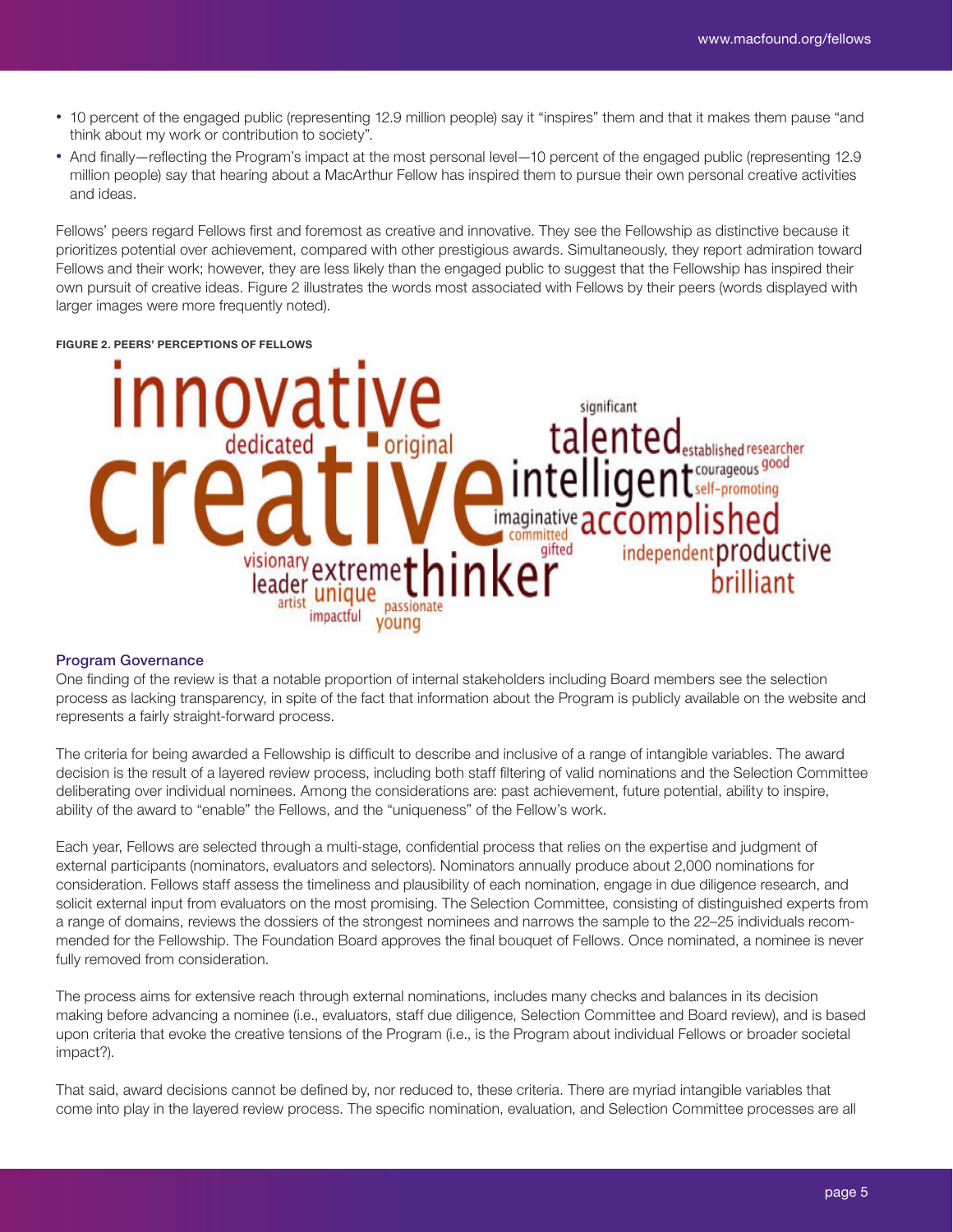regarded as vital. Looking for the best persons to play these roles is a critical and labor-intensive task—one that is continuously examined, tested, and improved upon iteratively and incrementally as part of the Program's operations. Fellows staff frequently innovate in their practices in identifying nominators, refining the process to continuously yield a large number of nominees who are diverse, interesting, and promising. Continuing to successfully award Fellows that are well regarded but often unexpected and emerging is the Program's challenge.

The evaluation process is effective and serves the Selection Committee well. And the Selection Committee is well conceived, generally well composed and equipped with the necessary information to be highly functional in their roles.



#### Support for Fellows

Fellows view the stipend as the element of the Fellowship with the most significant impact and benefit. A majority of Fellows report that the monetary size of the award is sufficient or more than sufficient. Fellows appreciate the no strings attached quality (e.g., no reporting requirements) of the Fellowship as unique to this award and another way in which the Fellowship provides freedom and supports creativity.

Fellows appreciate the public outreach efforts with regard to the Fellowship, but would like additional support and preparation to cope with the increased media attention.

The most notable critique of the Program by Fellows is that it no longer affords Fellows an opportunity to gather and interact (reunions of Fellows were a signature of the Program for a number of years). Coupled with the Foundation's and some Fellows'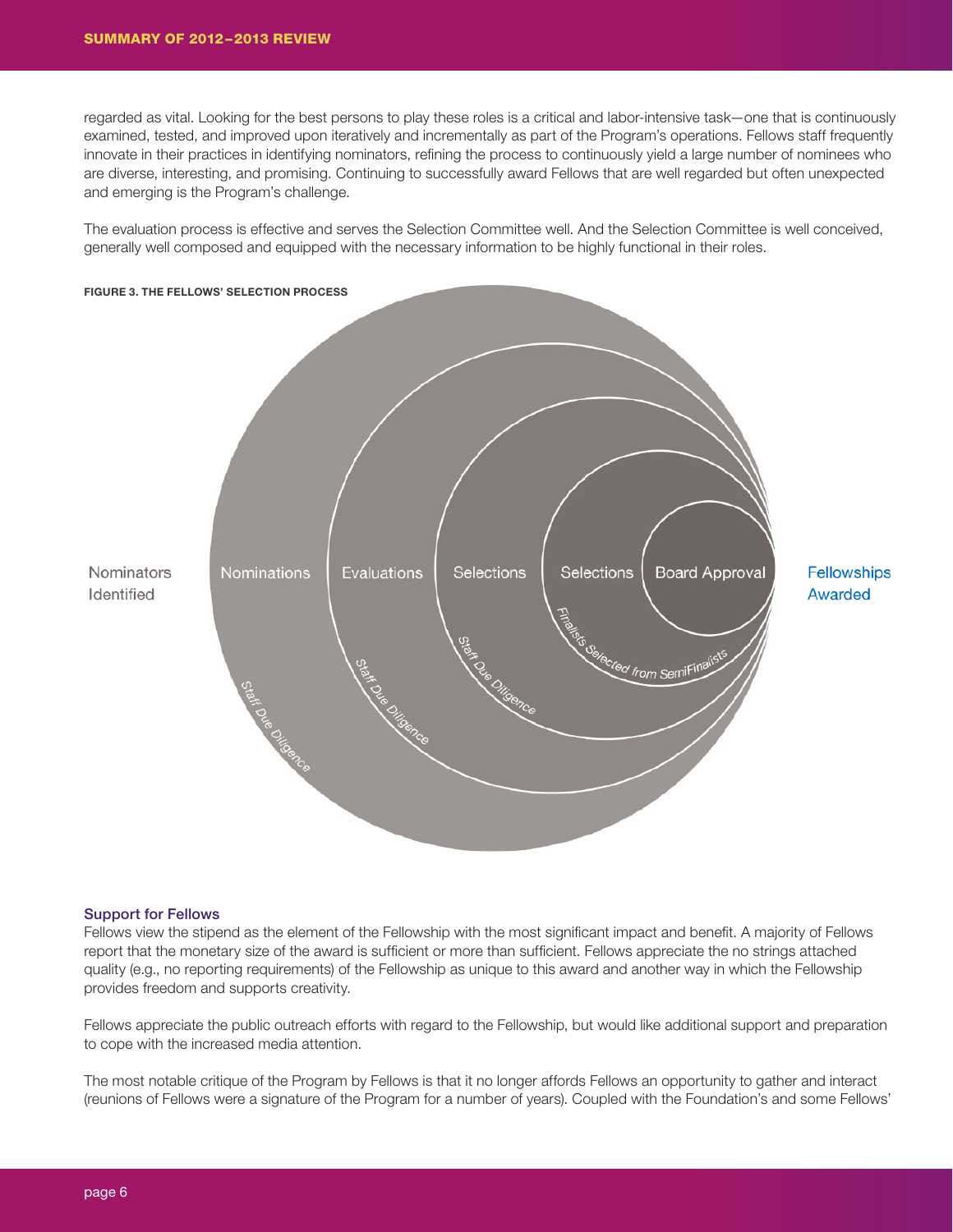mutual desire for a relationship, these findings suggest there may be opportunities for the Program to explore ways to connect Fellows with one another and to connect Fellows with the Foundation to develop a broader, stronger sense of community around the Fellowship Program.

## **SUMMARY**

The Fellows Program is achieving its goals. It is well designed and high functioning, and it yields intended results. While no single finding suggests need for an overhaul of the Fellows program, the review revealed considerations for the future of the Program (e.g., gatherings of Fellows, increased interactions among the Foundation and Fellows, and improved orientation for the Foundation Board regarding the process). This review is designed as input into a process by which the new vice president of the Fellows Program, Fellows staff and leadership of the Foundation can determine how best to use this information going forward.

## More information about the MacArthur Fellows Program is available at www.macfound.org/fellows.

Members of the media seeking to obtain additional information about the MacArthur Fellows Program should contact MacArthur Public Affairs at publicaffairs@macfound.org or (312) 917-3690.

## ABOUT THE MACARTHUR FOUNDATION

The MacArthur Foundation supports creative people and effective institutions committed to building a more just, verdant, and peaceful world. In addition to selecting the MacArthur Fellows, the Foundation works to defend human rights, advance global conservation and security, make cities better places, and understand how technology is affecting children and society.

## For more information or to sign-up for news and event updates, please visit www.macfound.org.

John D. and Catherine T. MacArthur Foundation 140 South Dearborn St., Suite 1200, Chicago, Illinois 60603-5285 Telephone: (312) 726-8000 TDD: (312) 920-6285

www.macfound.org www. macfound.org



youtube.com/macfound youtube.com/macfound